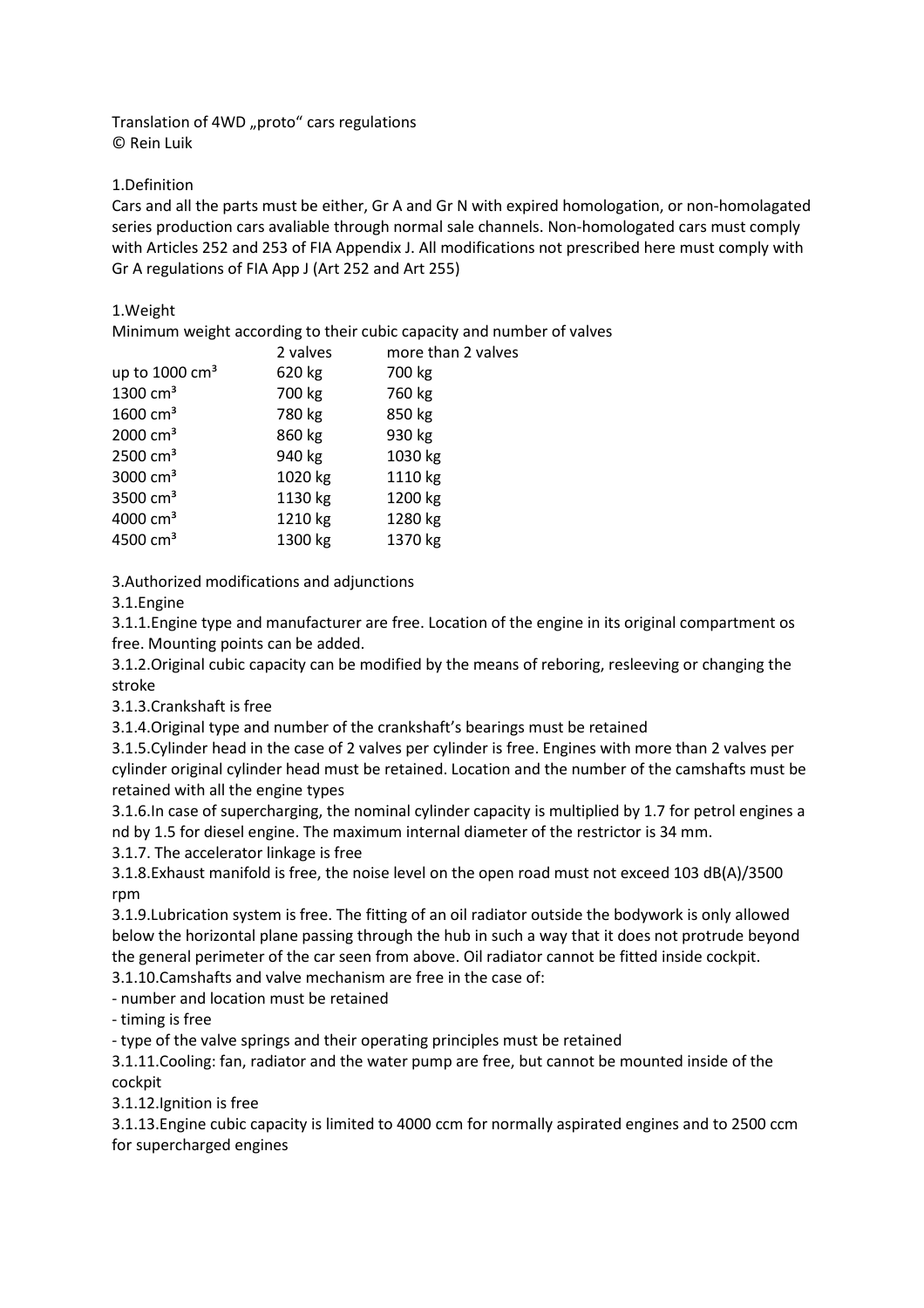3.2.Transmission

3.2.1.Clutch is free in the case of:

- clutch pedal is operated with drivers foot, if the alternative system is not been homologated (homologation must be filed)

- clutch of the automatic gearbox must be homologated (homologation must be filed)

3.2.2.Gearbox is free with following restrictions:

- only mechanical gearbox operated by driver mechanically is allowed

- gearbox must be include reverse gear

- to change the location of the gear level modications to the bodywork is allowed

3.2.3.Gearbox, transfer case and final drive are free. Differentials are compulsory

3.2.4.Half-shafts are free

3.3.Suspension

3.3.1.Support arms and wishbones are free with following restrictions:

- the suspension mounting points to the bodyshell or chassis may be modified by using "Uniball" ioint

- can be replaced with originals according to specification

3.3.2.Suspension mounting points are free

3.3.3. Reinforcement bars may be fitted, inevitable changes to the bodyshell are allowed

3.3.4. Additional springs can be added if the type and the principle of the main spring is maintained

3.3.5. Active suspension is forbbiden. Suspension and shock absorbers adjustable during the driving are forbbiden. Generally shock absorbers are free.

3.3.6.Anti-roll bars are free, even if they are part of the suspension

3.3.7. Steering system is free, power steering can be added

3.3.8.Four wheel steering, if not homologated, is prohibited (homologation must be filed)

3.3.9.Wheels and tyres must comply with Gr A regulations

## 3.4.Bodywork, bodyshell, chassis

3.4.1.Chassis must be made of steel. Any lightenings or changes, which are not specifically allowed, are prohibited. Strengthening is allowed even if the added material is not same as the original. All the hatches and doors must be opened from outside. Front doors must be able to open from inside and outside.

3.4.2.Windows can be made from plastic, except windscreen. Plastic windows must be made from unbreakable material (bendable without breaking) with minimal thickness 3,0 mm. Plastic side windows must be mounted to the bodywork by means of glueing and/or riveting, max diameter of rivets 3,2 mm. Although plastic windows can be mounted into original seals. In this case windows must be fixed from bottom to the door frame wit two mounting points. Cars without window frame original glass windows must be retained.

3.4.3.Bonnet, boot lid, rear doors and mudguards (in the case of bolted by manufacturer) can be made of composite polymer (thickness 1,5-2,5 mm) reinforced with fibre, or aluminium (thickness 0,5-1,5 mm). Additional two ventilating holes can be made to the bonnet, with maximum area of 500 cm². Area is measured on the bonnets reference plane, not depending of shape or existence of the air intakes, ribs etc. These holes must be covered with metal net or ribs, which cannot be higher than 35 mm measured from bonnets plane. Front doors must retained original shape and material. Front door pillars can be replaced with homologated honeycomb material.

3.4.4.Homologated air intakes for purpose of ventilating the cockpit can be fitted into roof. Air intakes of the other manufacturers can be used.

3.4.5. It is permitted to remove the trim from the doors together with their side protection bars in order to install a side protection panel which is made from composite material with thickness of 1,0 mm, sheet metal with thickness of 0,5 mm or any other non-flammable material with thickness of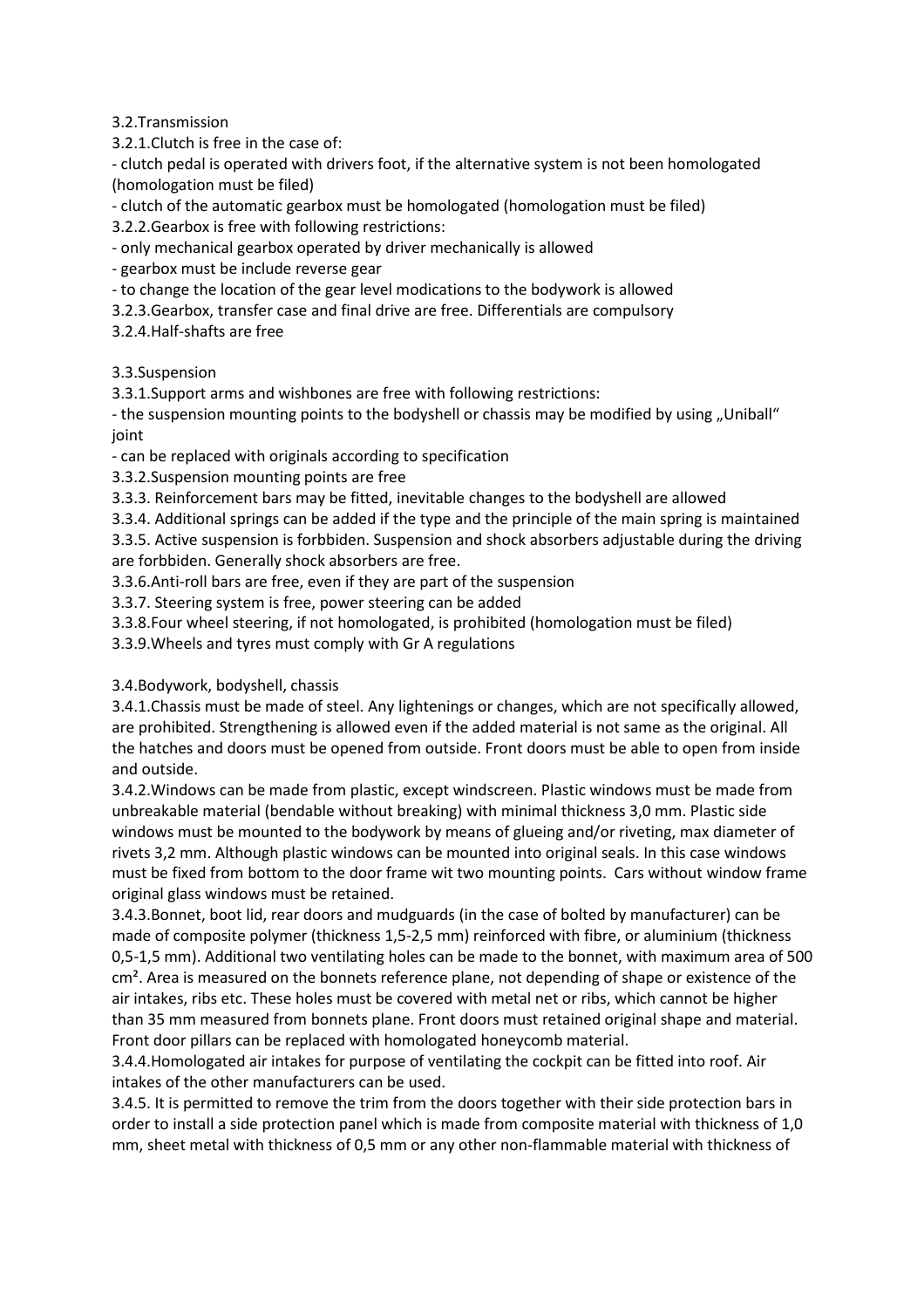2,0 mm. This is also apply to the area beneath rear windows of 2-door cars. Material should be fitted with rivets or screws. Glove compartment can be removed.

3.4.6.Dashboard must originate from same car manufacturer and in original shape. It is permitted to make necessary changes to the dashboard for fitting additional gauges and controls.

3.4.7.Air ducts beneath wheel axles are free. Spoilers can be removed. Non-homologated spoilers can be fitted in the case of:

- spoiler must not protrude beyond of contour of the car, when seen in frontal and vertical projection

- spoiler with its mounting points must not extend beyond car's contour horisontally and vertically, when seen in side projection

3.4.8.Fenders can be processed. Widening fenders is allowed, material is free, but car's overall width cannot be widen more than 14 cm. Cutting the old fender beneath of the widened fender is allowed. The wheel arches may be modified in order to house the wheels authorised.

3.4.9.Bumpers must be used

3.4.10.Front grill can be modified, but not removed

3.4.11.The spare wheel housing can be removed

3.4.12.In th case of fuel tank is mounted in cockpit a leakproof and flameproof cover between the tank and the occupants is mandatory

3.4.13. If the original seat attachments or supports are not used, seats must be fixed to the two square tubes (min.35x35x2.5mm) or circle tubes (min 35mmx2.5), which are welded into cross member between bodyshell lower rail and central tunnel wall. All anchorage points must be reinforced with end plates (area 40 cm<sup>2</sup>, thickness 3 mm). Cross member tubes and end plates must be from same material as bodyshell. Length of the end plate one side must be at least 60 mm. It is highly recommendable to fix seats in conformity with FIA drawing 253-65B. Seat's side anchorage points thickness must be at least 3 mm in the case of steel or 5 mm in the case of light alloy. 3.4.14. No kind of ballast is authorised

3.5.Brakes

3.5.1.Anti-lock brake systems are prohibited

3.5.2.Hand brake is mandatory

3.5.3.If original braking system is not used, at least dual circuit brakes are compulsory

3.5.4. Otherwise the braking system is free

3.6.Other equipment

3.6.1.Material and positioning of wires and lines is allowed to change (it concerns windscreen washing, air, cooling, fuel, brake fluid lines, suspension system and electrical wiring). Lines containing fuel or hydraulic fluid may pass through the cockpit, but without any connectors inseide except necessary connections for hand brake, fuel pump or fuel tank, which can only be done by means of cone or metal thread fittings sealed with metal gasket washer. Fuel line connections must be protected against leaking. Hot fluid lines cannot pass through cockpit, except these are fitted by manufacturer. In this case these lines must be effectively protected. Non-metallic fluid lines inside cockpit are prohibited, except fuel and brake fluid lines from teflon with metallic shielding. Lines for windscreen washer fluid can be made from plastic. All the lines must be fixed to the bodyshell and protected against friction. Inside the cockpit, the passage of any lines between the side members of the bodyshell and the safety cage is forbidden.

3.6.2. The heating unit may be removed completely in the case of condensation of the windscreen and side windows is prevented

3.6.3.Original fuel tank can be replaced with FIA FT3 1999; FT3.5; FT5 and also SFI safety fuel tank, with following information:

- name of the manufacturer

- model and the series numbers